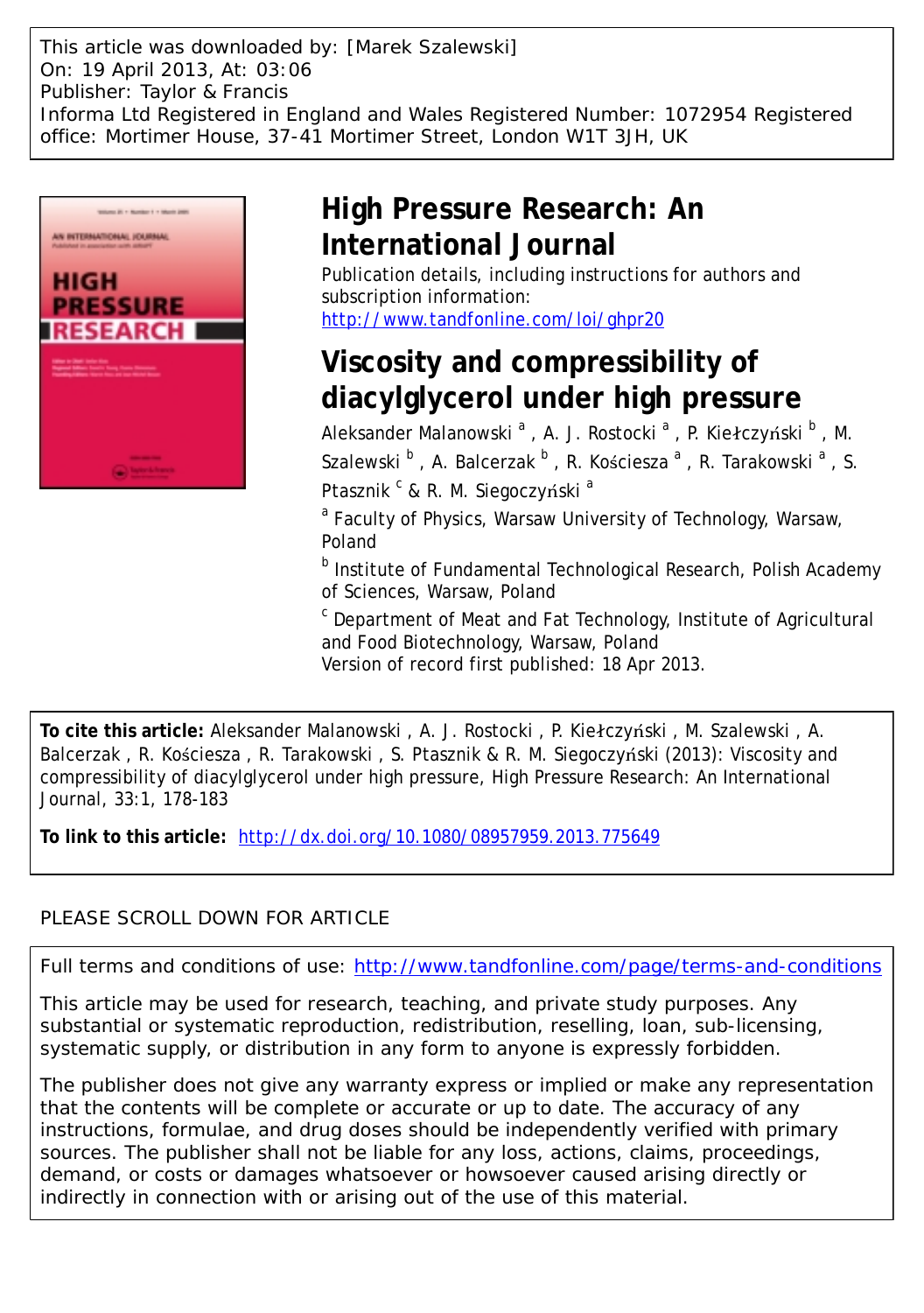

### **Viscosity and compressibility of diacylglycerol under high pressure†**

Aleksander Malanowski<sup>a\*</sup>, A.J. Rostocki<sup>a</sup>, P. Kiełczyński<sup>b</sup>, M. Szalewski<sup>b</sup>, A. Balcerzak<sup>b</sup>, R. Kościesza<sup>a</sup>, R. Tarakowski<sup>a</sup>, S. Ptasznik<sup>c</sup> and R.M. Siegoczyński<sup>a</sup>

*aFaculty of Physics, Warsaw University of Technology, Warsaw, Poland; bInstitute of Fundamental Technological Research, Polish Academy of Sciences, Warsaw, Poland; cDepartment of Meat and Fat Technology, Institute of Agricultural and Food Biotechnology, Warsaw, Poland*

(*Received 27 September 2012; final version received 10 February 2013*)

The influence of high pressure on viscosity and compressibility of diacylglycerol (DAG) oil has been presented in this paper. The investigated DAG oil was composed of 82% of DAGs and 18% TAGs (triacylglycerols). The dynamic viscosity of DAG was investigated as a function of the pressure up to 400 MPa. The viscosity was measured by means of the surface acoustic wave method, where the acoustic waveguides were used as sensing elements. As the pressure was rising, the larger ultrasonic wave attenuation was observed, whereas amplitude decreased with the liquid viscosity augmentation. Measured changes of physical properties were most significant in the pressure range near the phase transition. Deeper understanding of DAG viscosity and compressibility changes versus pressure could shed more light on thermodynamic properties of edible oils.

**Keywords:** DAG viscosity; compressibility; phase transitions; transmitted and scattered light

#### **Introduction**

Viscosity is one of the most important parameters that characterizes properties of any liquid. Knowledge of the viscosity of glycerols is of use for food engineering. Understanding of the rheological properties of liquid is important for those technologies. This paper shows a relationship between pressure, viscosity and compressibility change of diacylglycerol (DAG). For this purpose, change of the viscosity coefficient and compressibility under high pressure was investigated. It was part of a more general investigation on the high pressure phase crystallization. In the described experiment, the temperature and the volume, and the viscosity were simultaneously registered during the experiment. Acylglycerols at ambient pressure and at room temperature remain liquid. As the pressure increases, they transform into the crystalline phase. The observed phase transition is a discontinuous conversion, however, we can measure the coefficient of viscosity and the compressibility changes during the experiment. Even after the transition, viscosity is still measurable because only about 20% of the sample turns into solid. [1] The knowledge of glycerol rheological properties under high pressure is essential for many industrial food high

<sup>\*</sup>Corresponding author. Email: olek@if.pw.edu.pl

<sup>†</sup>This paper was presented at the Lth European High Pressure Research Group (EHPRG 50) Meeting at Thessaloniki (Greece), 16–21 September 2012.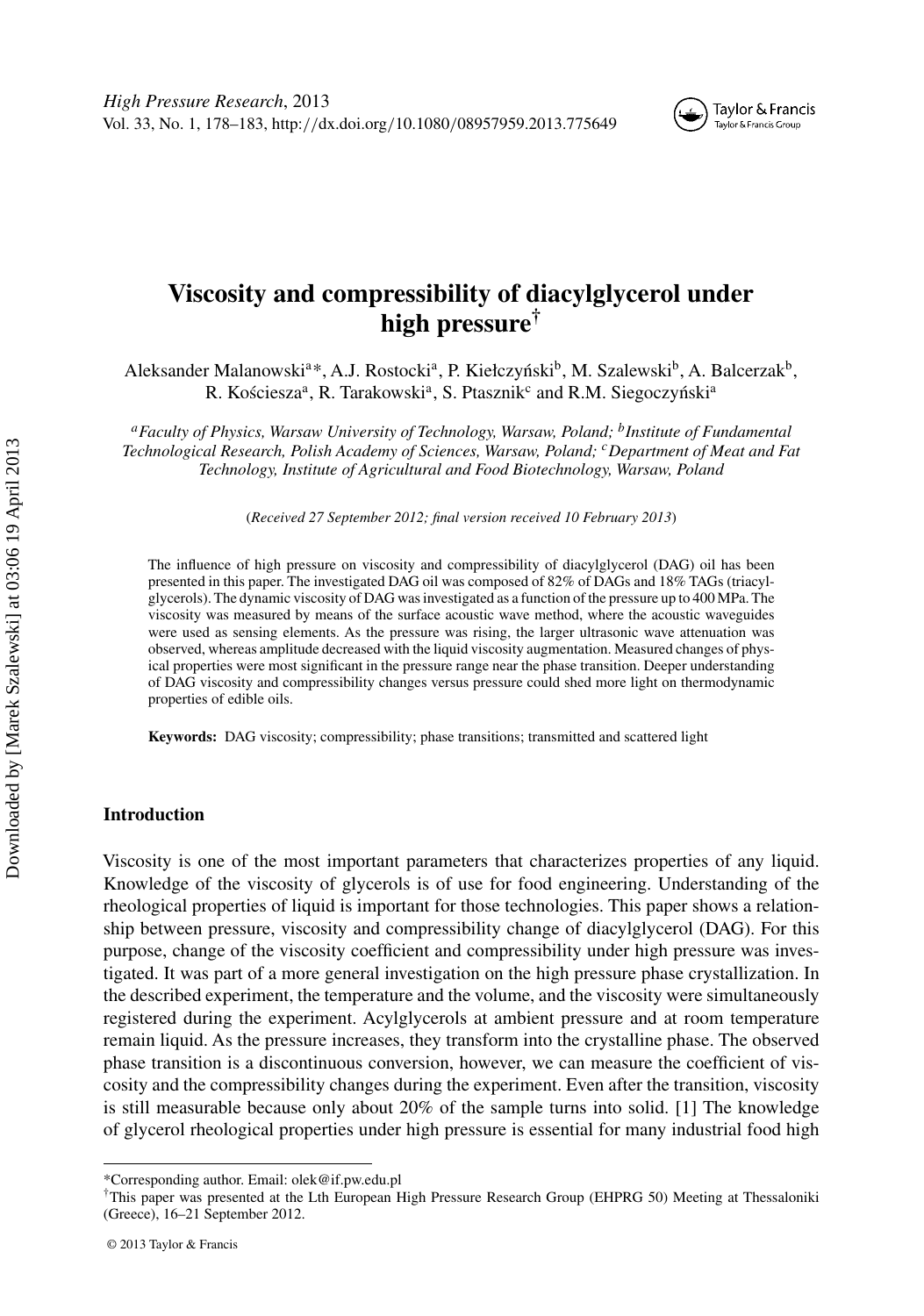

Figure 1. Structure of diacylglycerol.

pressure processes. Most of the classical viscosity measurements are based on falling weights and spinning elements, in general which are difficult to be applied at high pressure.Although rotational viscometers using rotating cylinders or plates have been used for high pressure applications, [2] all of those methods applied to measure viscosity are characterized by low frequency of operation of the vibrating elements and by the presence of moving parts. The measuring process is timeconsuming, cumbersome, and does not give reliable results. The measuring equipment has large dimensions and cannot be applied to on-line measurements to monitor the technological process. Moreover, a large quantity of the investigated liquid is necessary to perform the measurements. Thus, the ultrasonic method of measuring viscosity of liquids under high pressure has none of the above-mentioned disadvantages. [3]

Induction time and local temperature during the crystallization process could complement the result of the measurements.

#### **Properties of DAG**

A DAG is a glyceride consisting of two fatty acid chains covalently bonded to a glycerol molecule through ester linkages. DAG is an ester of the trihydric alcohol glycerol in which two of the hydroxide groups are esterified with long-chain fatty acids. They can exist in three stereo-chemical forms. DAG is a well-known component of food emulsifiers. DAG consists of a glycerol molecule with two fatty acids bound to it via the ester bonds. Two types of isomers, 1(3),2-DAG and 1,3-DAG, are possible. Because 1(3),2-DAG has an asymmetric carbon atom at position 2, it can exist as *sn*-1,2-DAG and *sn*-2,3-DAG (Figure 1).

A single sample of DAG was investigated. Examined DAG oil [D82T18]AG composed of 82% of DAGs (57.4% of *sn*-1,3 and 24.6% of *sn*-1,2(2,3)) and 18% TAGs (triacylglycerols). The fractions and chemical compositions of fatty acid were examined by the gas chromatography method in which the use of a HP6890 device. Detailed information of fatty acids composition can be found elsewhere. [4]

#### **High pressure phase transition of diacyloglycerol oil by means of light transmission and scattering and compressibility changing of DAG, ultrasonic wave viscosity**

So far, the observed phase transformations in the DAG at room temperature occurred at pressures of about 200–240 MPa. The phase transitions were measured in the high pressure optical chamber connected to a computer-controlled pump (Figure 2). It gives the possibility of obtaining pressure up to 800 MPa with a controlled rate of pressure increment.

To increase accuracy each experiment was repeated several times (approximately five times).

The experimental setup also consisted of a set of infrared diodes and a set of lock-in type detectors, which allows examination of light in the high pressure chamber while minimizing external interference. Wavelength was chosen in the infrared, because the absorption of light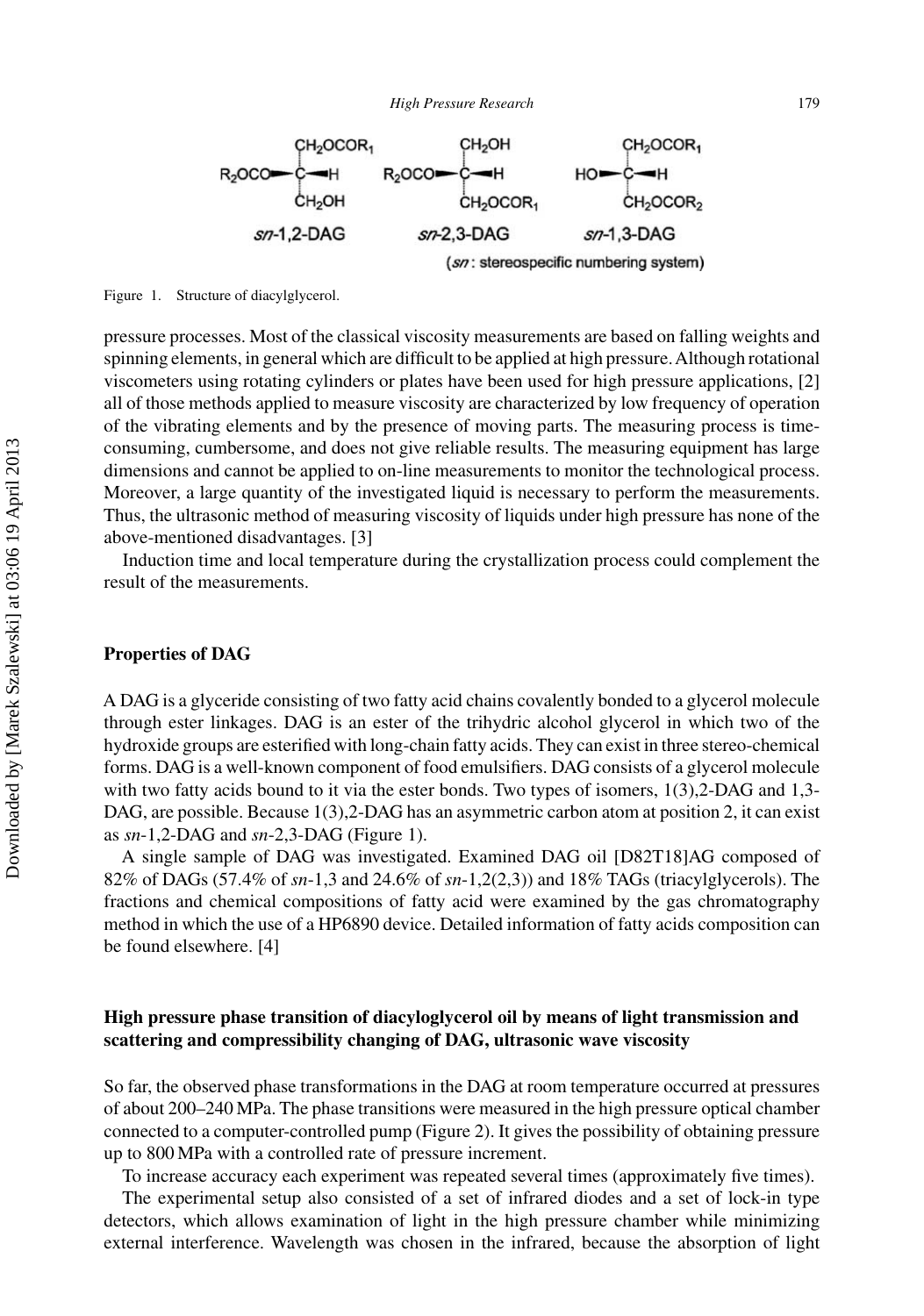

Figure 2. Optical high pressure measurement setup.

by lipids in this region is the smallest. Optical chamber is proper tool for observing changes caused by the phase transition. Experimental setup has the possibility of continuous monitoring of: pressure, temperature, intensity of transmitted light through the sample and the intensity of light scattered at 90◦. One of the first indicators of phase transition was a significant decrease in light transmission caused by beginnings of the newly formed crystals. This new solid formations also results in very strong light scattering. Changes in intensities are immediate and very clear (by several orders of magnitude). Compressibility and viscosity changes were measured in the cylindrical chamber, which was working with a hydraulic press. Piston shift was measured with a 0.1 mm resolution. The pressure was monitored by the manganin resistor of  $(74.200 \pm 0.002)\Omega$ . The chamber was placed in a thermostatic bath, which was connected to the external thermostat (Julabo Labortechnik, Germany). Viscosity measurement was carried out at a pressure up to 400 MPa and a constant temperature  $20^{\circ}$ C using an ultrasonic setup. As a viscosity sensor, the Bleustain–Gulyaev (B–G) surface acoustic waveguide has been used. The B–G surface wave propagates in the homogeneous waveguide structure. The surface of the piezoelectric ceramics is covered with a very thin metallic layer. B–G waves are shared horizontal surface waves. This is why, by their nature, they are useful for the investigation of the rheological parameters of viscoelastic liquids. [5] The ultrasonics method of measuring viscosity can be treated as another new way of measurement. [6]

#### **Results**

The results shed more light on the phase transitions nature. Phase transition was observed in three different experiments. In each of those experiments, high pressure influenced liquid. All high pressure methods have shown almost the same value of the transition pressure. At constant temperature, the crystallization process occurs at the same range of pressure  $(220 \pm 10)$  MPa.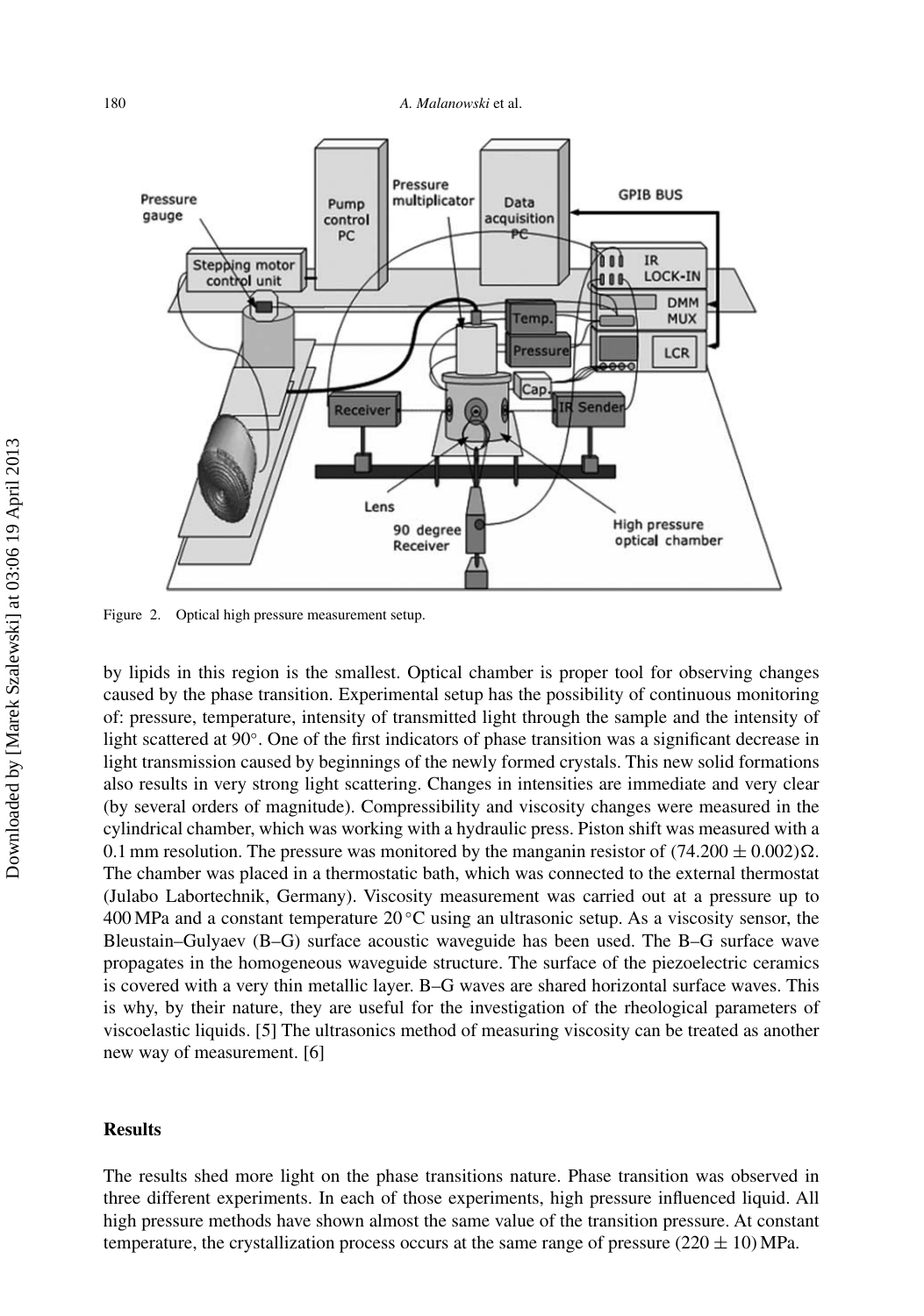

Figure 3. Normalized optical signals versus pressure.

#### *Phase transitions by means of light transmission and scattering*

The results of high pressure phase transitions of DAG oil by means of scattered and transmitted light was widely characterized in [4]. The DAG sample was examined at constant temperature  $20^{\circ}$ C which was generated by a thermostatic setup. The pressure was generated by a stepper motor-driven pump. Drastic change in intensity of scattered and transmitted light allowed to identify the phase transition and was followed by drop in the pressure, as shown in Figure 3. For a pressure from 0.1 MPa (atmospheric) to 220 MPa intensity of scattered and transmitted beams are on a constant level (∼1AU for transmitted, ∼0AU for scattered). When compression reaches the transition pressure, the transmitted light intensity rapidly drops to the minimum value and at the same time, the scattered light intensity rises to its maximum. Light intensities change as a result of the compression generated crystallization process which is a characteristic phenomenon associated with solidification. [7]

#### *Compressibility*

The change of DAG sample compressibility was measured in a high pressure cylindrical chamber, which was working with a hydraulic press. A digital calliper of sensitivity  $\pm 0.1$  mm was used for monitoring the piston shift. Chamber pressure expansion was taken into account during volume change calculations. The experimental data were approximated by Tait's equation. The method was published elsewhere in details. [8] The measurements of piston shift were done for the DAG sample under high pressure. The temperature was constant, when pressure was increased by 10 MPa steps. The estimated values of Tait's coefficients suggest that the high pressure phase is solidified as long as pressure is over the transition threshold. [9] The solidified phase has a smaller volume than the liquid phase.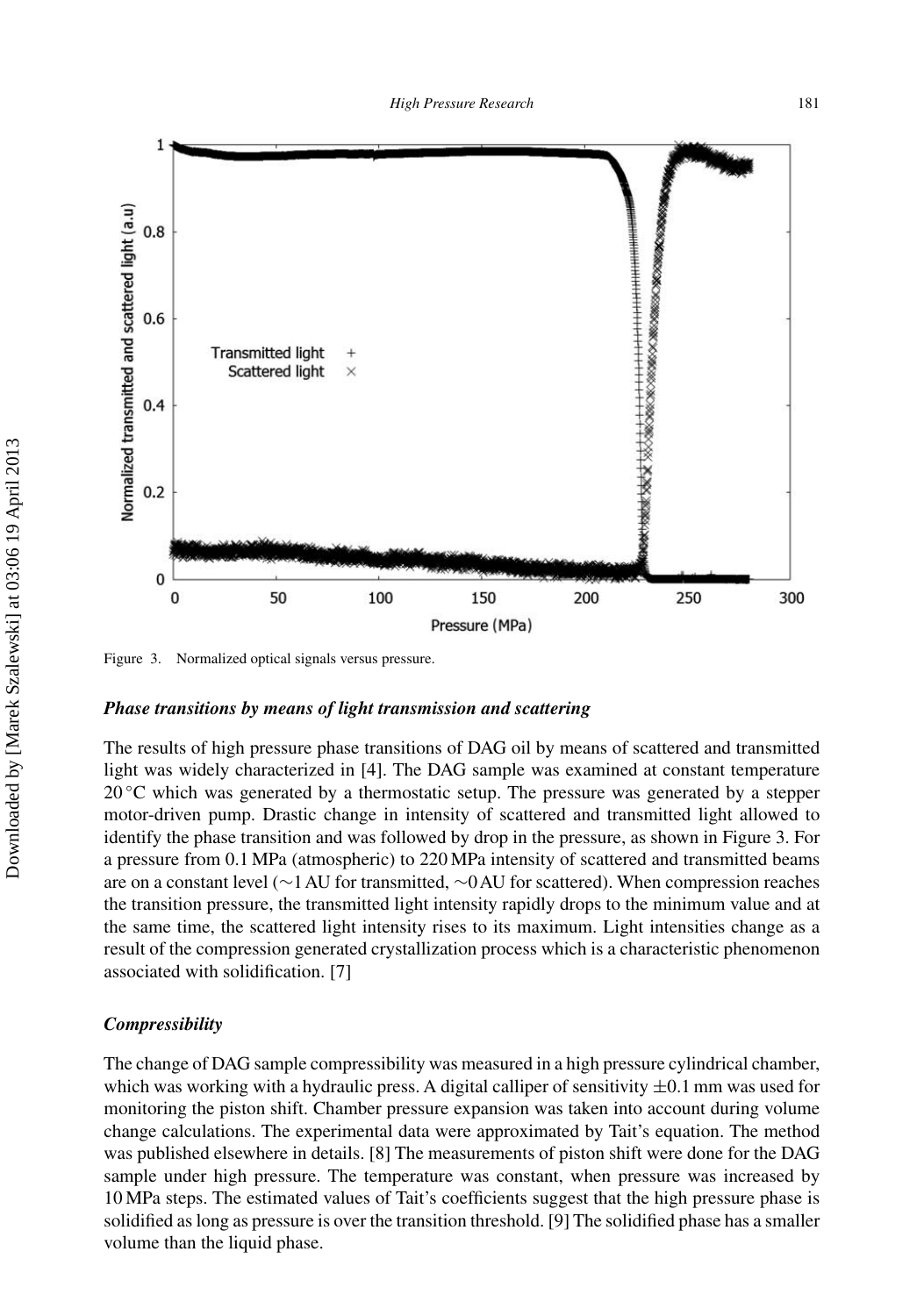

Figure 4. Pressure versus volume changes.



Figure 5. Graphs of diacylglycerol oil viscosity versus pressure.

As shown in Figure 4, the increase in pressure was stopped when phase transitions were observed. The modified Tait's equation of state was used for the evaluation of this data.

$$
\frac{V}{V_0} = 1 - C \ln\left(1 + \frac{p}{B}\right),\,
$$

where *V* is the volume,  $V_0$  the initial volume, *p* the pressure, and *B* and *C* are the fitted coefficients. Obtained values of coefficients for DAG sample are:  $C = (0.0774 \pm 0.0039)$ ,  $B = (99.8639 \pm 0.0039)$ 7.6560*)* MPa. The crystal phase has a smaller volume than the liquid phase.